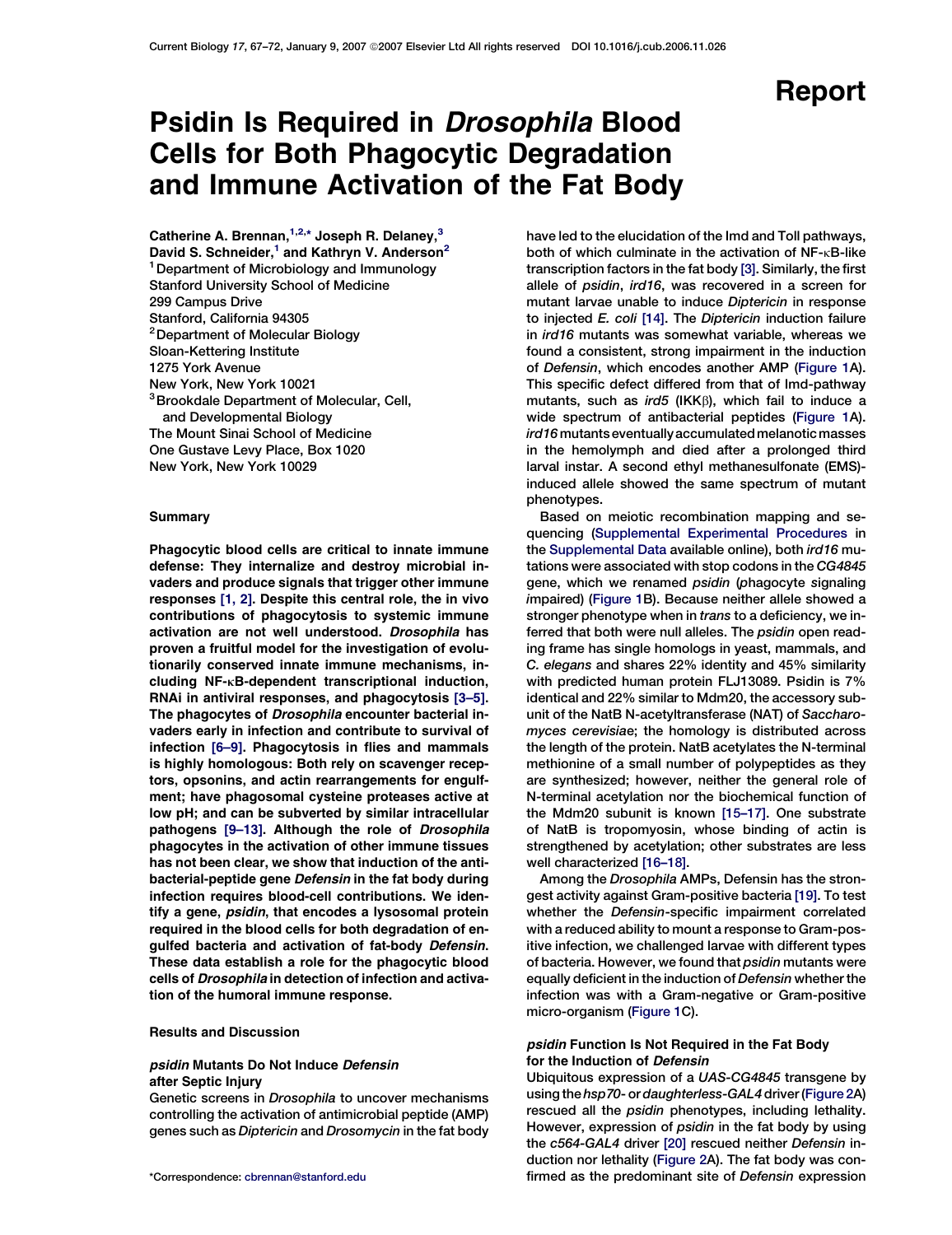<span id="page-1-0"></span>

Figure 1. psidin Mutants Cannot Induce Defensin in Response to Infection

(A) Northern-blot analysis of AMP induction in wild-type, ird5<sup>F22</sup>, and *psidin* mutant larvae [psid<sup>1</sup>/Df(3R)H15], 3 hr after *E. coli* injection. (B) The Psidin protein.

(C) RT-PCR-blot analysis of AMP induction in wild-type and *psidin* mutant larvae (psid<sup>1</sup>/Df). Bacteria are E. coli (Gram neg) and Micrococcus luteus and Bacillus subtilis (Gram pos).

after immune challenge by comparing the levels of Defensin transcripts in whole larvae and dissected fat bodies [\(Figure 2](#page-2-0)B). Defensin was more than 20-fold enriched in fat-body RNA compared with whole larvae, which is consistent with the fat-body expression of a Defensin:GFP reporter construct [\[21\].](#page-4-0) Our results, therefore, suggest that *psidin* acts nonautonomously to control the induction of Defensin in the fat body.

# psidin Function Is Required in the Blood Cells for the Induction of Defensin

We next tested whether psidin was required in the blood cells for the induction of Defensin during infection. Previous efforts to determine whether the blood cells play a role in the activation of AMP production in the fat body have relied on domino mutant larvae, in which proliferative tissues are disrupted and blood-cell numbers greatly reduced [\[7\].](#page-4-0) The activation of most AMPs, including Diptericin, in response to injected E. coli is normal in domino mutants, which suggested that Imd- and Toll-pathway activation are independent of blood-cell function [\[7\]](#page-4-0). However, domino mutants fail to induce Diptericin during a Gram-negative gut infection [\[22\],](#page-4-0) suggesting that the blood cells could relay a signal from the gut to activate Imd signaling in the fat body.

Because the original analysis of the domino phenotype did not include Defensin [\[7\],](#page-4-0) we re-examined the requirement for domino in the induction of AMP genes. We found that domino mutants, like psidin mutants, were specifically impaired in the induction of Defensin in response to septic injury [\(Figure 2C](#page-2-0)). These findings raised the possibility that psidin might act in the blood cells to promote Defensin induction in the fat body.

To test this hypothesis, we used two GAL4 drivers that are expressed in the blood cells. Collagen IV-GAL4 drives expression in both the fat body and the blood cells [\[23\],](#page-5-0) and peroxidasin-GAL4 drives expression in the blood cells alone [\[24\]](#page-5-0) [\(Figure S1A](#page-4-0)). Expression of UAS-psidin under the control of either CgIV-GAL4 or pxn-GAL4 was sufficient to rescue the inducibility of Defensin ([Figure 2D](#page-2-0)). Although the c564-GAL4 driver that failed to rescue the Defensin defect was originally reported to drive expression in both the fat body and the blood cells [\[20\]](#page-4-0), we found that it does not drive

detectable expression of GFP in the blood cells (data not shown). None of the tissue-specific promoters tested rescued the lethality of psidin, suggesting that expression in other tissues is necessary for successful entry into metamorphosis. These experiments demonstrate that the blood cells are required to activate systemic antimicrobial responses in the fat body in response to disseminated infection, and they identify a specific gene required for this function.

# Defensin Induction Is Not Sensitive to Spätzle or Unpaired 3 Signaling

Mammalian phagocytes produce cytokines and other immunostimulatory signals upon exposure to microbes [\[1, 2\]](#page-4-0). Drosophila blood cells produce two cytokine-like proteins: Upd3, which activates JAK-STAT signaling, and Spätzle, a ligand for Toll [\[25, 26\]](#page-5-0). spatzle mutant larvae showed robust induction of Defensin [\(Figure 2](#page-2-0)E), and totA induction, which is dependent on Upd3 signaling [\[25\]](#page-5-0), was normal in psidin mutants [\(Figure 2F](#page-2-0)). We therefore infer that neither Spätzle nor Upd3 is the blood-cell signal, and that an unknown signal produced by the blood cells in response to infection modulates the fat-body immune response. It will be interesting to determine whether this signal is a Drosophila cytokine or, alternatively, a bacterial product generated by phagocytic degradation.

Because Diptericin induction is variably impaired in psidin mutants (Figures 1A, [2](#page-2-0)A, and 2C), we infer that the blood-cell signal is not dedicated to Defensin induction. Studies of AMP regulation found that the Defensin promoter is unusual, and that both aberrant Rel-GATA binding-site spacing and low-affinity Rel binding sites contribute to low levels of expression of a reporter [\[27\]](#page-5-0). We propose that Defensin's low level of expression relative to other AMPs renders it particularly sensitive to perturbations of immune signaling, including a bloodcell-dependent pathway that also activates other AMPs.

## psidin Mutant Blood Cells Cannot Degrade Ingested Bacteria

We examined psidin mutant blood cells to learn how the gene might contribute to blood-cell signal production. Unlike domino mutants, which lack most blood cells [\[7\],](#page-4-0)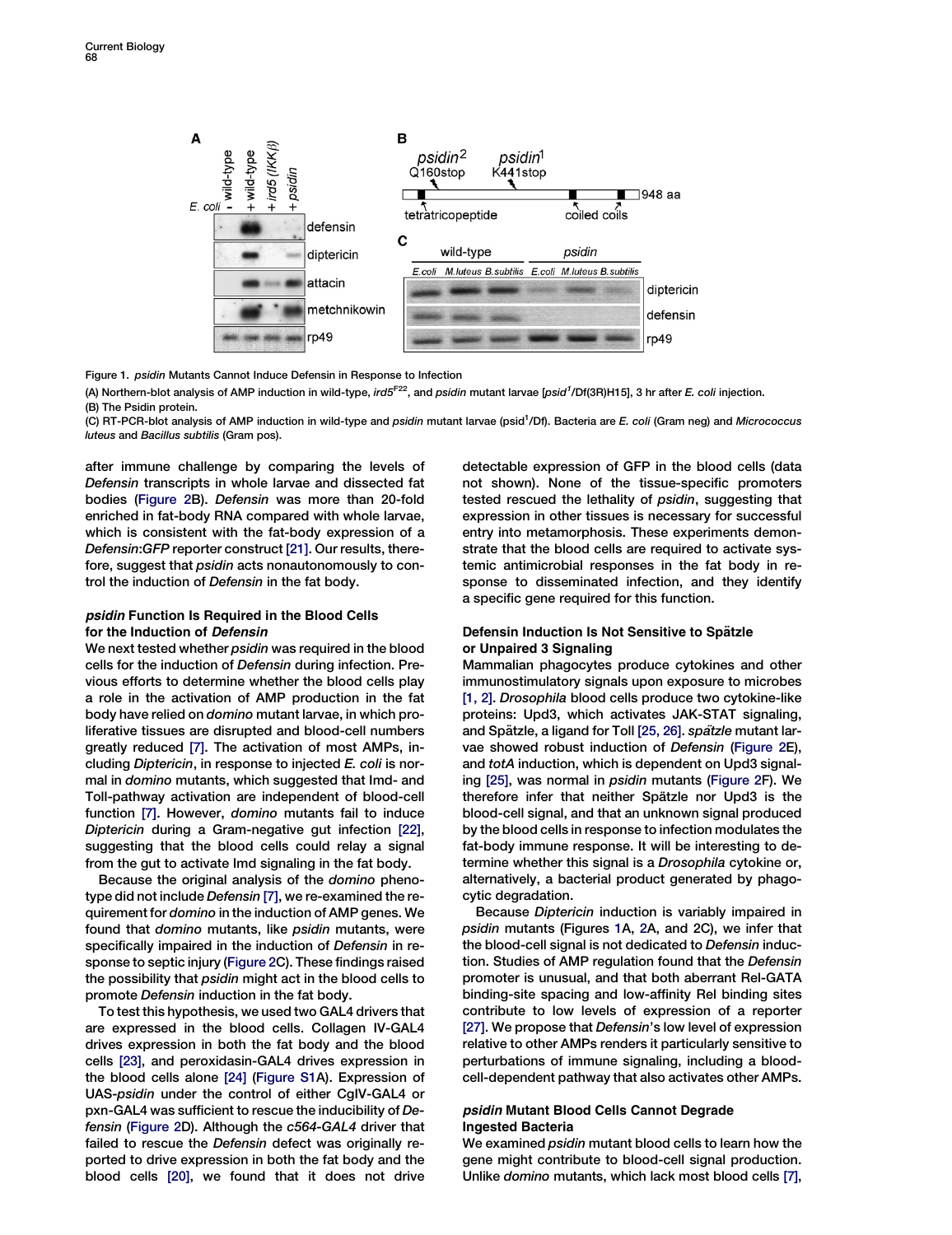<span id="page-2-0"></span>

Figure 2. Defensin Induction in Larvae Requires a Blood-Cell Contribution

(A) Northern-blot analysis of AMP induction in wild-type and *psidin* mutant larvae (psid<sup>1</sup>/Df) expressing a UAS-psidin rescue construct under the control of these GAL4 drivers: hs (heat shock; 37° for 2 × 1 hr, 48 hr, and 24 hr before infection), da (daughterless; ubiquitous), c564 (fat body, [\[20\]\)](#page-4-0).

(B) Northern-blot analysis comparing AMP induction in whole larvae and in dissected fat bodies. Ten micrograms of RNA was used in whole body lanes,  $0.5 \mu$ g in the fat-body lane.

(C) Northern-blot analysis of AMP induction in wild-type, domino<sup>2</sup>, and psidin<sup>1</sup>/Df larvae.

(D) Northern-blot analysis of AMP induction in wild-type and *psidin* mutant larvae (psid<sup>1</sup>/Df) expressing a UAS-psidin rescue construct under the control of these GAL4 drivers: da (daughterless; ubiquitous), hs (heat shock; 37° for 1 hr, 24 hr before infection), cg (collagen IV; fat-body and blood cells, [\[23\]\)](#page-5-0), and pxn (peroxidasin; blood cells, [\[24\]](#page-5-0)).

(E) Northern-blot analysis of AMP induction. The genotypes are as follows: wild-type = Oregon R; *dorsal* = dl<sup>1</sup>/Df(2L)J4; *psidin = psid<sup>2</sup>/Df;* and spatzle = spz<sup>rm7</sup>/Df(3R)AS637<sup>RX29</sup>. A single blot is shown; some lanes have been deleted for clarity, as indicated with white line.

(F) Northern-blot analysis of AMP and totA induction in wild-type and psid<sup>2</sup>/Df mutant larvae.

psidin mutants had normal blood-cell counts (data not shown). Ten to twenty percent of psidin blood cells were enlarged, but most were normal sized ([Figure S1](#page-4-0)B). psidin mutants died after a prolonged third larval instar and developed melanotic masses two days after the normal time of pupariation. At this late time point, defects in the blood cells were detected, including necrotic and multinucleate cells. However, none of these defects was apparent at the early wandering stage when Defensin induction was assayed. Unlike domino mutants, psidin mutants melanized wound sites normally, suggesting that at least some blood-cell functions are intact [\[6\]](#page-4-0) [\(Figure S1](#page-4-0)C).

Because phagocytosis is an important function of Drosophila blood cells, we tested the ability of psidin mutant cells to engulf fluorescein-conjugated, heatkilled E. coli and protect them from trypan blue, which quenches extracellular fluorescence. psidin blood cells were able to engulf these particles in a manner indistinguishable from that of the wild-type (WT) ([Figure 3](#page-3-0)A). However, when we examined the fate of ingested GFPexpressing E. coli, we found that psidin mutant cells failed to digest them. In the first hour after injection of live E. coli into larvae, intracellular bacteria were seen in both WT and mutant blood cells. However, by 4 hr, whereas very few fluorescent bacteria remained in WT cells, psidin blood cells still contained many bacteria. At 6 hr, almost no bacteria were visible in WT cells, whereas bacteria in psidin mutant cells continued to persist, and even increase in number. In such cases, the bacteria remained clustered, suggesting they may have replicated within phagosomes ([Figure 3B](#page-3-0)). We counted the number of green bacteria in WT and mutant blood cells 4 hr after infection. In 50 WT cells, only a single bacterium was visible. In contrast, 12 of 50 psidin mutant cells contained a single bacterium, and four had two or more intracellular E. coli [\(Figure 3C](#page-3-0)). Counts of colony-forming units (CFUs) showed that WT animals cleared an infection of 12,000 CFU within 5 hr, whereas psidin mutant animals had indistinguishable numbers of bacteria at 0 and 5 hr after infection [\(Figure 3](#page-3-0)D). The maintenance of stable numbers of bacteria in psidin mutants suggests that the bacterial replication observed within some blood cells may be balanced by some bacterial killing.

These blood-cell phenotypes raised the intriguing possibility that phagocytic degradation of microbes is required for the production of an immunostimulatory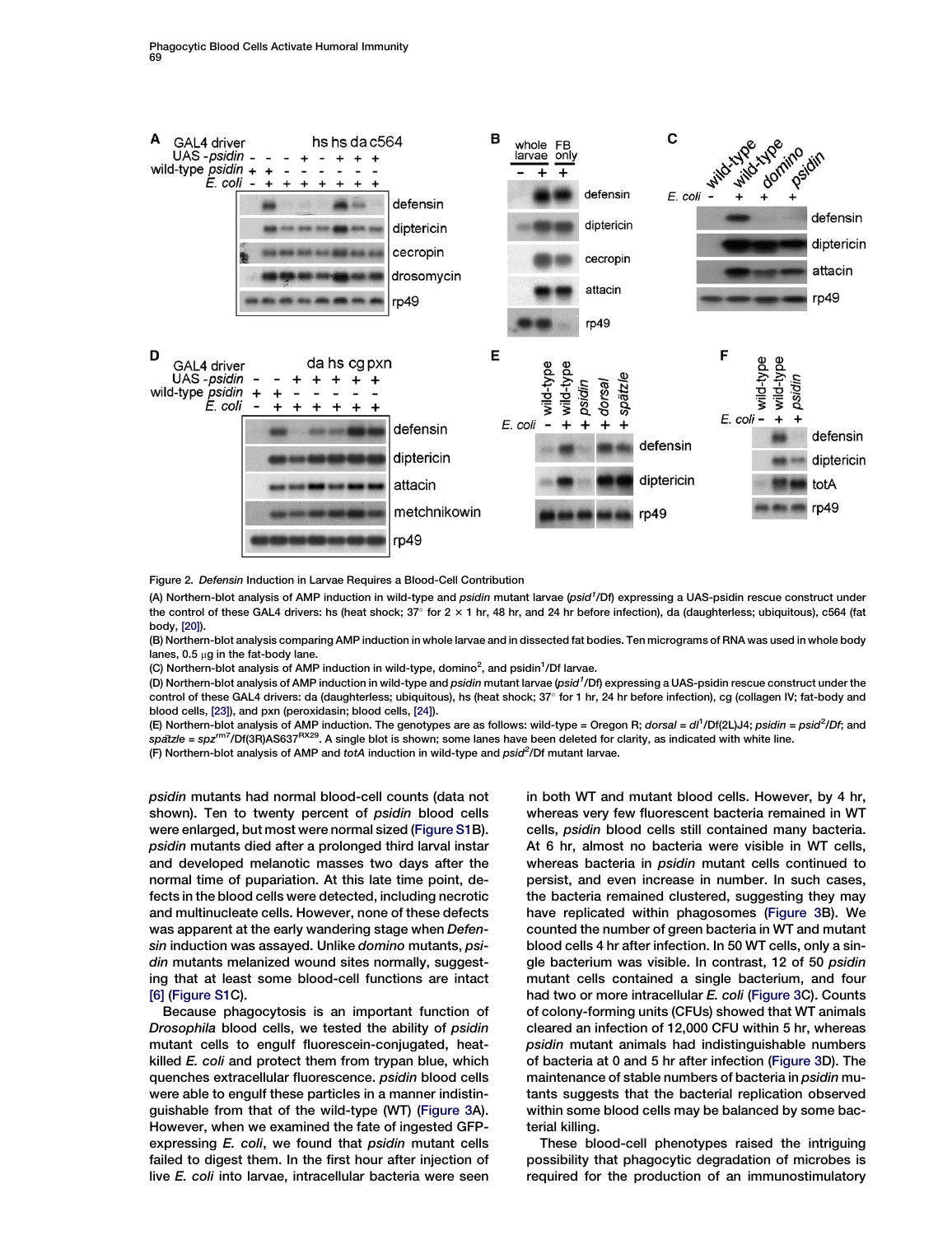<span id="page-3-0"></span>

Figure 3. Defensin Induction Defects Are Associated with Phagocytosis Deficiencies

(A) Differential interference contrast (DIC) and fluorescence images of live blood cells 2 hr after injection of larvae with FITC-labeled E. coli Bioparticles. Blood cells suspended in trypan blue to quench extracellular fluorescence.

(B) DIC and fluorescence images of live blood cells 6 hr after injection of larvae with live, GFP-expressing E. coli.

(C) Quantitative comparison of the ability of wild-type and *psid<sup>2</sup>*/Df blood cells to degrade GFP-expressing E. coli. Number of blood cells containing 0, 1, or 2 or more bacteria 4 hr after infection are indicated.

(D) CFUs in WT versus psidin at 0 and 5 hr after infection with E. coli. Each dot represents a single animal.

(E) Northern-blot analysis of AMP induction in psidin (psid<sup>2</sup>/Df) and Eater [Df(3R)D605/ Df(3R)Tl-l] mutant larvae.

signal from the blood cells to the fat body to activate Defensin. To further test this hypothesis, we examined the ability of Eater mutants to induce Defensin. Eater encodes a transmembrane blood-cell receptor that binds bacteria and contributes to bacterial internalization [\[9\].](#page-4-0) Eater mutants showed normal induction of Diptericin, but induced Defensin to only 45% of WT levels (Figure 3E). This defect is not as pronounced as in psidin mutants, but is consistent with the finding that Eater mutants retain the ability to phagocytose Gram-negative bacteria at about 50% of WT levels [\[9\]](#page-4-0). The finding that two stages of phagocytosis, internalization and degradation, are both required for the blood cells to stimulate fat body Defensin induction indicates that phagocytosis plays a central role in activation of systemic immune responses in Drosophila.

## Psidin Localizes to Blood-Cell Lysosomes

Immunostaining with antisera raised against an N-terminal fragment of Psidin showed a punctate distribution throughout the cytoplasm with an additional perinuclear localization in both larval blood cells and S2 cells, a macrophage-like cell line [\(Figure 4](#page-4-0)A). Specificity of the antibody was shown by increased staining when the psidin gene was overexpressed ([Figure 4](#page-4-0)B) and reduced staining after RNAi gene silencing in S2 cells ([Figure 4C](#page-4-0)). The perinuclear distribution is predicted for a homolog of Mdm20, which participates in the acetylation of proteins as they emerge from the ribosome [\[15–17\]](#page-4-0). The cytoplasmic Psidin-positive structures also were labeled with dArl8, a marker for lysosomes [\(Figure 4D](#page-4-0)) [\[28\].](#page-5-0)

The lysosomal localization for a putative NAT subunit was unexpected and could indicate that Psidin has NatB-independent functions, or that N-terminal acetylation in metazoans is not exclusively cotranslational. In support of this latter possibility, San, the Drosophila homolog of another NAT subunit, also has a cytoplasmic distribution [\[29\].](#page-5-0) The lysosomal localization of Psidin does correlate with the defect in phagosomal degradation of ingested bacteria in psidin mutants. N-terminal acetylation of Drosophila Arl8 by the NatC complex is required for its lysosomal localization [\[28\],](#page-5-0) and it is possible that Psidin acts in a NatB complex to localize other proteins essential for lysosome function.

In summary, we have shown that the *psidin* gene acts in blood cells, where it plays two roles in the larval immune response: It is required both for the phagocytic degradation of internalized bacteria and for the induction of Defensin in the fat body. Our inability to detect other defects in psidin mutant cells, coupled with the lysosomal localization of the Psidin protein as well as the impairment of Defensin induction in the phagocytic-internalization mutant Eater, leads us to favor the hypothesis that the phagocytic-degradation defect of psidin underlies the inability to activate the fat body. A model whereby phagosome maturation is required for activation of immunostimulatory signaling in Drosophila blood cells is consistent with the close relationship in mammals between endosome/phagosome function and immune activation. However, whereas the mechanisms underlying the processing and presentation of endosomal peptides and lipid antigens in adaptive immunity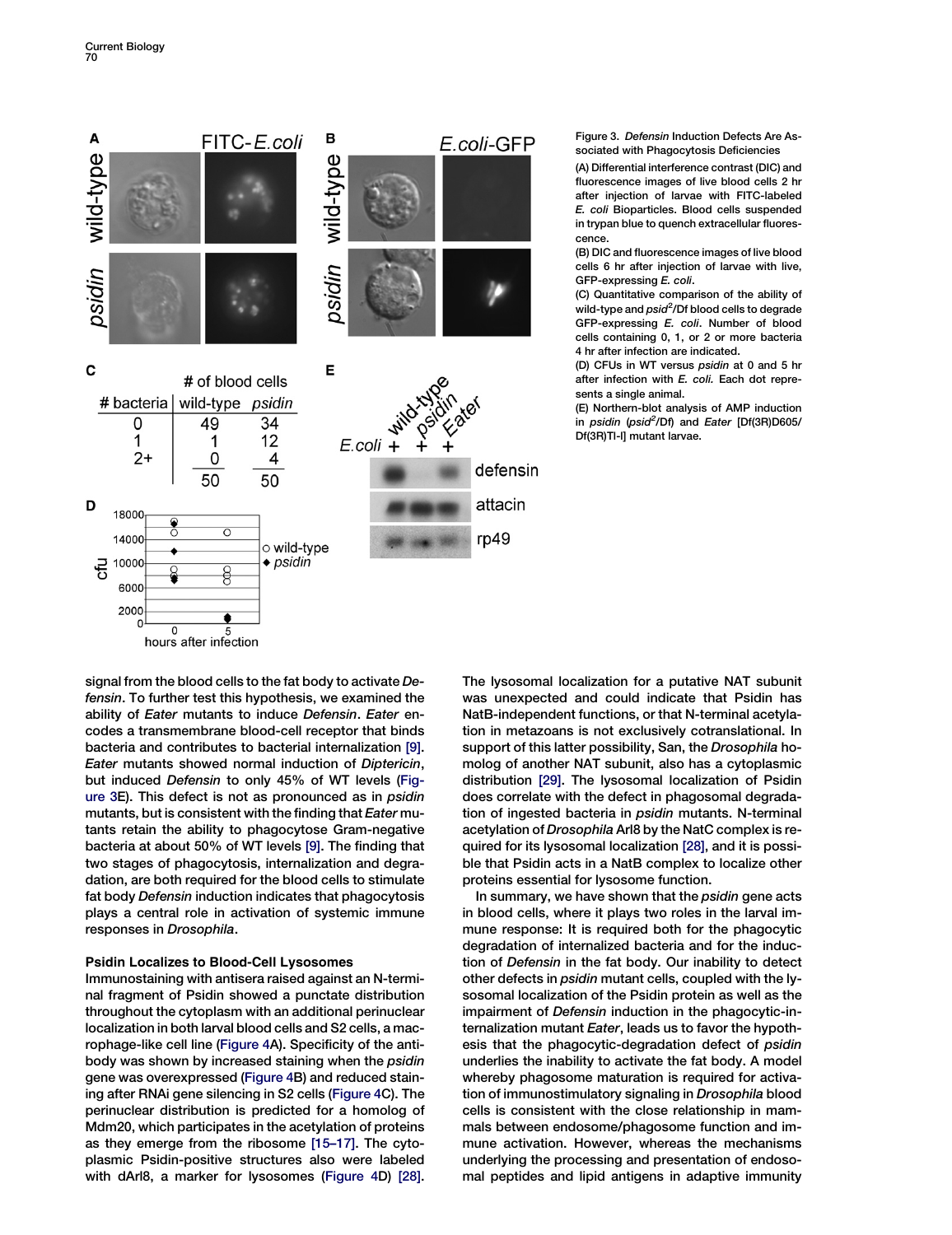<span id="page-4-0"></span>

Figure 4. Psidin Is Expressed in Blood Cells in a Ring around the Nucleus and in Lysosomes

(A) Immunolocalization of Psidin protein in larval blood cells. Arrowhead indicates perinuclear staining.

(B) Immunostaining of Psidin protein in larval blood cells showing increased staining when psidin is overexpressed under the control of the peroxidasin GAL4 driver.

(C) Immunostaining of Psidin protein in S2 cells showing reduction of protein expression when psidin expression levels are knocked down by RNAi.

(D) Immunocolocalization of Psidin and dArl8 proteins.

have been studied extensively, the events linking phagosome maturation with initiation of innate immunity are still unclear. Future genetic studies on Defensin induction in Drosophila could be a useful system for the in vivo analysis of phagocytosis, including postengulfment steps, and its coupling to immunostimulatory mechanisms.

### Supplemental Data

Supplemental Data include Experimental Procedures and one figure and are available with this article online at: [http://www.](http://www.current-biology.com/cgi/content/full/17/1/67/DC1/) [current-biology.com/cgi/content/full/17/1/67/DC1/.](http://www.current-biology.com/cgi/content/full/17/1/67/DC1/)

### Acknowledgments

We wish to thank Louisa Wu and Kwang-Min Choe for isolation and preliminary mapping of the first psidin allele; Marie Meister for domino flies, Bill Pak for deficiency fly lines; Mike Galko for the peroxidasin:GAL4 flies; Angelike Stathopoulos for flies; Nina Matova and Michelle Arbeitman for help with experiments; Sean Munro for the dArl8 antibody; Marek Mlodzik for support and lab space; and Edan Foley, Ranjiv Khush, Bogdan Polevoda, Camille Diges, and members of the Anderson and Schneider laboratories for helpful suggestions. C.A.B. was the Keyser Family fellow supported by the Damon Runyon Cancer Research Foundation (DRG-3582). This work was also supported by National Institutes of Health grants AI45149 to K.V.A. and AI053080 to D.S.S.

Received: August 20, 2006 Revised: November 2, 2006 Accepted: November 3, 2006 Published: January 8, 2007

### References

- 1. Underhill, D.M., and Ozinsky, A. (2002). Phagocytosis of microbes: Complexity in action. Annu. Rev. Immunol. 20, 825–852.
- 2. Nathan, C. (2006). Neutrophils and immunity: Challenges and opportunities. Nat. Rev. Immunol. 6, 173–182.
- 3. Brennan, C.A., and Anderson, K.V. (2004). Drosophila: The genetics of innate immune recognition and response. Annu. Rev. Immunol. 22, 457–483.
- 4. Royet, J., Reichhart, J.M., and Hoffmann, J.A. (2005). Sensing and signaling during infection in Drosophila. Curr. Opin. Immunol. 17, 11–17.
- 5. Wang, X.-H., Aliyari, R., Li, W.-X., Kim, K., Carthew, R., Atkinson, P., and Ding, S.W. (2006). RNAi interference directs innate immunity against viruses in adult Drosophila. Science 312, 452–454.
- 6. Meister, M. (2004). Blood cells of Drosophila: Cell lineages and role in host defence. Curr. Opin. Immunol. 16, 10–15.
- 7. Braun, A., Hoffmann, J.A., and Meister, M. (1998). Analysis of the Drosophila host defense in domino larvae, which are devoid of hemocytes. Proc. Natl. Acad. Sci. USA 95, 14337–14342.
- 8. Elrod-Erickson, M., Mishra, S., and Schneider, D. (2000). Interactions between the cellular and humoral immune responses in Drosophila. Curr. Biol. 10, 781–784.
- 9. Kocks, C., Cho, J.H., Nehme, N., Ulvila, J., Pearson, A.M., Meister, M., Strom, C., Conto, S.L., Hetru, C., Stuart, L.M., et al. (2005). Eater, a transmembrane protein mediating phagocytosis of bacterial pathogens in Drosophila. Cell 123, 335–346.
- 10. Rämet, M., Manfrueli, P., Pearson, A., Mathey-Prevot, B., and Ezekowitz, R.A. (2002). Functional genomic analysis of phagocytosis and identification of a Drosophila receptor for E. coli. Nature 416, 644–648.
- 11. Kocks, C., Maehr, R., Overkleeft, H.S., Wang, E.W., Iyer, L.K., Lennon-Duménil, A., Ploegh, H.L., and Kessler, B.M. (2003). Functional proteomics of the active cysteine protease content in Drosophila S2 cells. Mol. Cell. Proteomics 2, 1188–1197.
- 12. Stroschein-Stevenson, S., Foley, E., O'Farrell, P.H., and Johnson, A.D. (2006). Identification of Drosophila gene products required for phagocytosis of Candida albicans. PLoS Biol. 4, e4.
- 13. Brandt, S.M., Dionne, M.S., Khush, R.S., Pham, L.N., Vigdal, T.J., and Schneider, D.S. (2004). Secreted bacterial effectors and host-produced Eiger/TNF drive death in a Salmonella-infected fruit fly. PLoS Biol. 2, e418.
- 14. Wu, L.P., Choe, K.M., Lu, Y., and Anderson, K.V. (2001). Drosophila immunity: Genes on the third chromosome required for the response to bacterial infection. Genetics 159, 189–199.
- 15. Polevoda, B., and Sherman, F. (2000). Nalpha-terminal acetylation of eukaryotic proteins. J. Biol. Chem. 275, 36479–36482.
- 16. Polevoda, B., Cardillo, T.S., Doyle, T.C., Bedi, G.S., and Sherman, F. (2003). Nat3p and Mdm20p and required for function of yeast NatB Na-terminal acetyltransferase and of actin and tropomyosin. J. Biol. Chem. 278, 30686–30697.
- 17. Singer, J.M., and Shaw, J.M. (2003). Mdm20 protein functions with Nat3 protein to acetylate Tpm1 protein and regulate tropomyosin-actin interactions in budding yeast. Proc. Natl. Acad. Sci. USA 100, 7644–7649.
- 18. Caesar, R., Warringer, J., and Blomberg, A. (2006). Physiological importance and identification of novel targets for the N-terminal acetyltransferase NatB. Eukaryot. Cell 5, 368–378.
- 19. Tzou, P., and Lemaitre, B. (2002). Constitutive expression of a single antimicrobial peptide can restore wild-type resistance to infection in immunodeficient Drosophila mutants. Proc. Natl. Acad. Sci. USA 99, 2152–2157.
- 20. Harrison, D.A., Binari, R., Nahreini, T.S., Gilman, M., and Perrimon, N. (1995). Activation of a Drosophila Janus kinase (JAK) causes hematopoietic neoplasia and developmental defects. EMBO J. 14, 2857–2865.
- 21. Tzou, P., Ohresser, S., Ferrandon, D., Capovilla, M., Reichhart, J.M., Lemaitre, B., Hoffmann, J.A., and Imler, J.L. (2000). Tissue-specific inducible expression of antimicrobial peptide genes in Drosophila surface epithelia. Immunity 13, 737–748.
- 22. Basset, A., Khush, R.S., Braun, A., Gardan, L., Boccard, F., Hoffmann, J.A., and Lemaitre, B. (2000). The phytopathogenic bacteria Erwinia carotovora infects Drosophila and activates an immune response. Proc. Natl. Acad. Sci. USA 97, 3376–3381.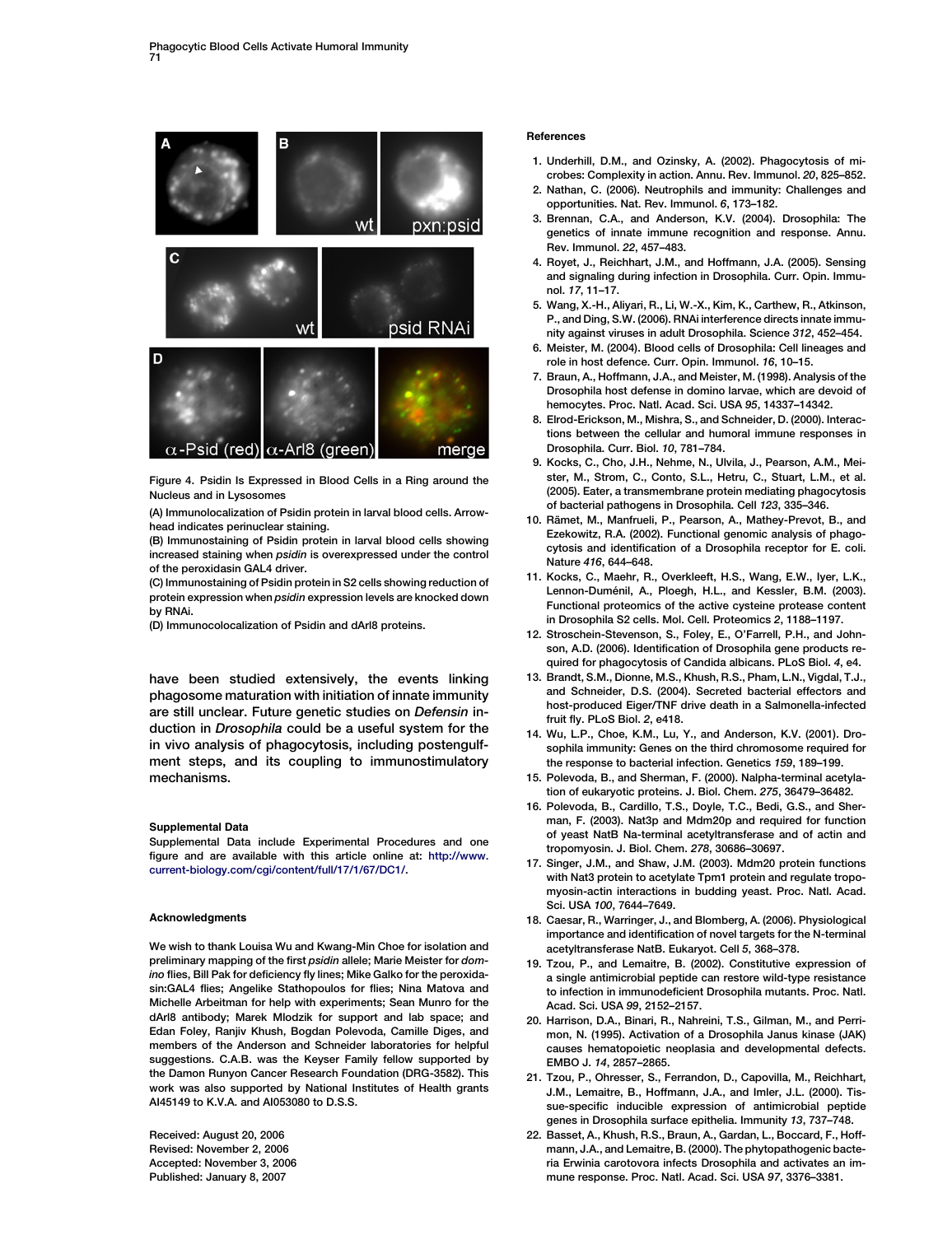- <span id="page-5-0"></span>23. Asha, H., Nagy, I., Kovacs, G., Stetson, D., Ando, I., and Dearolf, C.R. (2003). Analysis of Ras-induced overproliferation in Drosophila hemocytes. Genetics 163, 203–215.
- 24. Stramer, B., Wood, W., Galko, M.J., Redd, M.J., Jacinto, A., Parkhurst, S.M., and Martin, P. (2005). Live imaging of wound inflammation in Drosophila embryos reveals key roles for small GTPases during in vivo cell migration. J. Cell Biol. 168, 567–573.
- 25. Agaisse, H., Petersen, U.M., Boutros, M., Mathey-Prevot, B., and Perrimon, N. (2003). Signaling role of hemocytes in Drosophila JAK/STAT-dependent response to septic injury. Dev. Cell 5, 441–450.
- 26. Irving, P., Ubeda, J.M., Doucet, D., Troxler, L., Lagueux, M., Zachary, D., Hoffmann, J.A., Hetru, C., and Meister, M. (2005). New insights into Drosophila larval haemocyte functions through genome-wide analysis. Cell. Microbiol. 7, 335–350.
- 27. Senger, K., Armstrong, G.W., Rowell, W.J., Kwan, J.M., Markstein, M., and Levine, M. (2004). Immunity regulatory DNAs share common organizational features in Drosophila. Mol. Cell 13, 19–32.
- 28. Hofmann, I., and Munro, S. (2006). An N-terminally acetylated Arf-like GTPase is localised to lysosomes and affects their motility. J. Cell Sci. 119, 1494–1503.
- 29. Williams, B.C., Garrett-Engele, C.M., Li, Z., Williams, E.V., Rosenman, E.D., and Goldberg, M.L. (2003). Two putative acetyltransferases, San and Deco, are required for establishing sister chromatid adhesion in Drosophila. Curr. Biol. 13, 2025–2036.